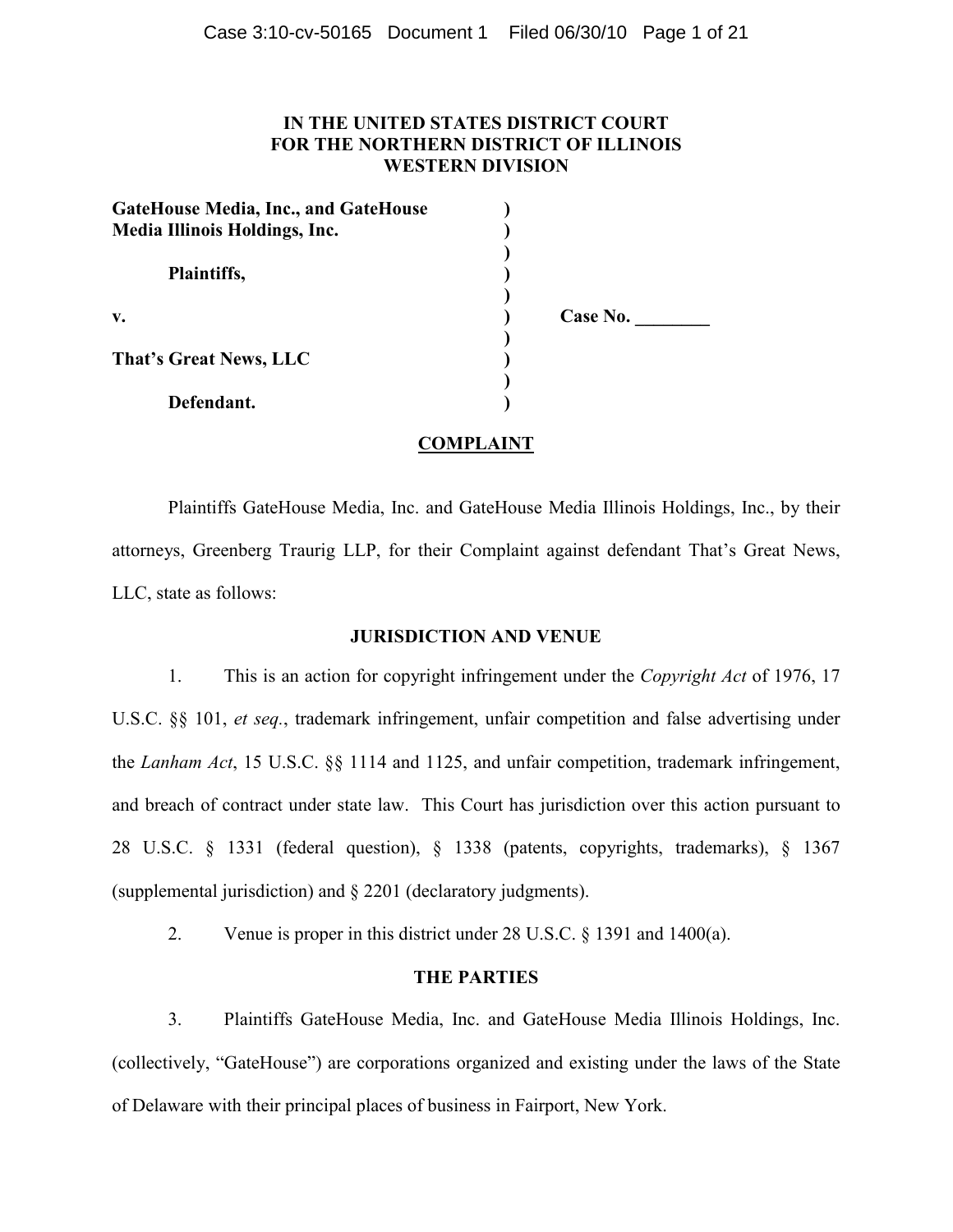4. Upon information and belief, defendant That's Great News, LLC ("TGN") is a limited liability company organized and existing under the laws of Delaware with its principal place of business in Cheshire, Connecticut.

# **BACKGROUND**

5. GateHouse is one of the nation's leading publishers of daily and weekly community newspapers. GateHouse publishes local newspapers and their corresponding online editions in numerous markets across the country including, *inter alia*, such publications as the *Rockford Register Star*, distributed in Rockford, Illinois and vicinity and available online at www.rrstar.com. GateHouse's community newspaper publications and related websites reach almost 10 million readers each week.

6. GateHouse is a well-respected source of copyrighted news reports, features and other information in the communities it serves.

7. GateHouse has invested and continues to invest substantial resources, including time, effort, talent and creativity, in gathering and reporting local news of interest to readers.

8. GateHouse enjoys a hard-earned reputation across the United States as a valuable source of news and information.

9. Attached as Exhibit A hereto is a list of the titles of GateHouse's publications. Each of these titles constitutes a trademark owned by GateHouse or its subsidiaries (collectively, the "GateHouse Titles"). Attached as Exhibit B hereto is a list of trademark registrations owned by GateHouse or its subsidiaries (collectively the "GateHouse Registrations;" the GateHouse Titles and GateHouse Registrations are hereinafter referred to collectively as the "GateHouse Marks"). GateHouse has continuously provided news and information-related goods and services in interstate commerce throughout the United States under the GateHouse Marks. GateHouse's news and information goods and services are strongly associated with and identified by the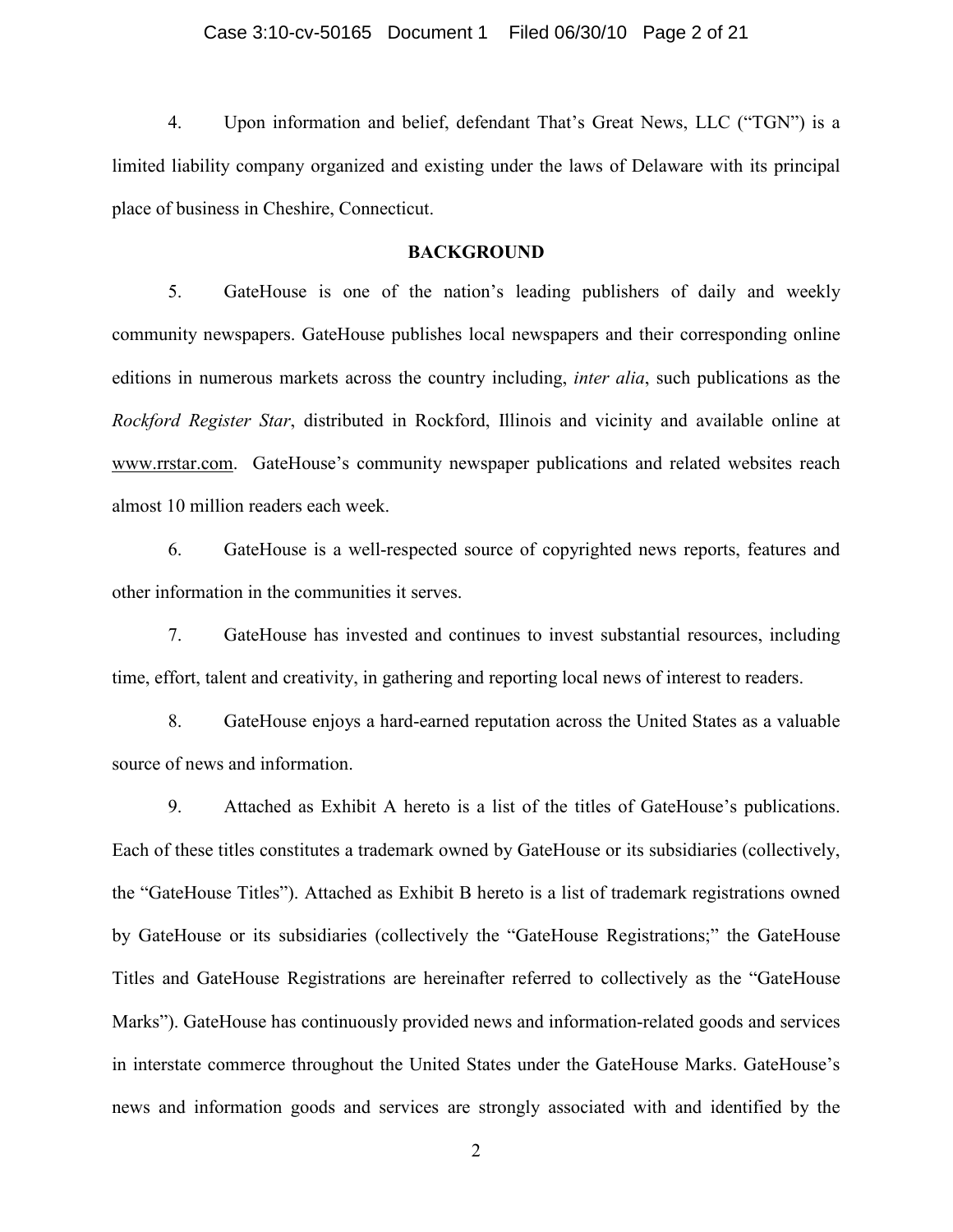#### Case 3:10-cv-50165 Document 1 Filed 06/30/10 Page 3 of 21

GateHouse Marks, and the GateHouse Marks are well known as a source of origin in GateHouse for these goods and services. GateHouse has a financial interest in its subsidiaries sufficient to seek common injunctive relief protecting the subsidiaries' intellectual property rights.

10. Over the years, GateHouse has expended a considerable amount of money and has invested great effort in advertising and promoting the GateHouse Marks and establishing the GateHouse Marks in the minds of consumers as identifiers of GateHouse's high quality goods and services.

11. By virtue of the extensive use of the GateHouse Marks and the substantial sums GateHouse has spent to promote the GateHouse Marks, the GateHouse Marks have acquired such goodwill that the public has come to associate the GateHouse Marks exclusively with GateHouse and to believe that the GateHouse Marks uniquely identify GateHouse's goods and services.

12. Paid subscribers to GateHouse's publications are entitled to receive hard copy print versions of GateHouse's publications. The electronic versions are also subscription based, and are made available only pursuant to a terms of use agreement which prohibits copying, reproduction, distribution or dissemination of the publications for "commercial purposes" ("Creative Commons License").

13. In addition to other services it provides, GateHouse, through an exclusive licensee, provides a reprint service. GateHouse's reprint service sells reprints of articles or other content previously published in GateHouse's newspapers, as well as framed copies of the articles and plaques displaying their content.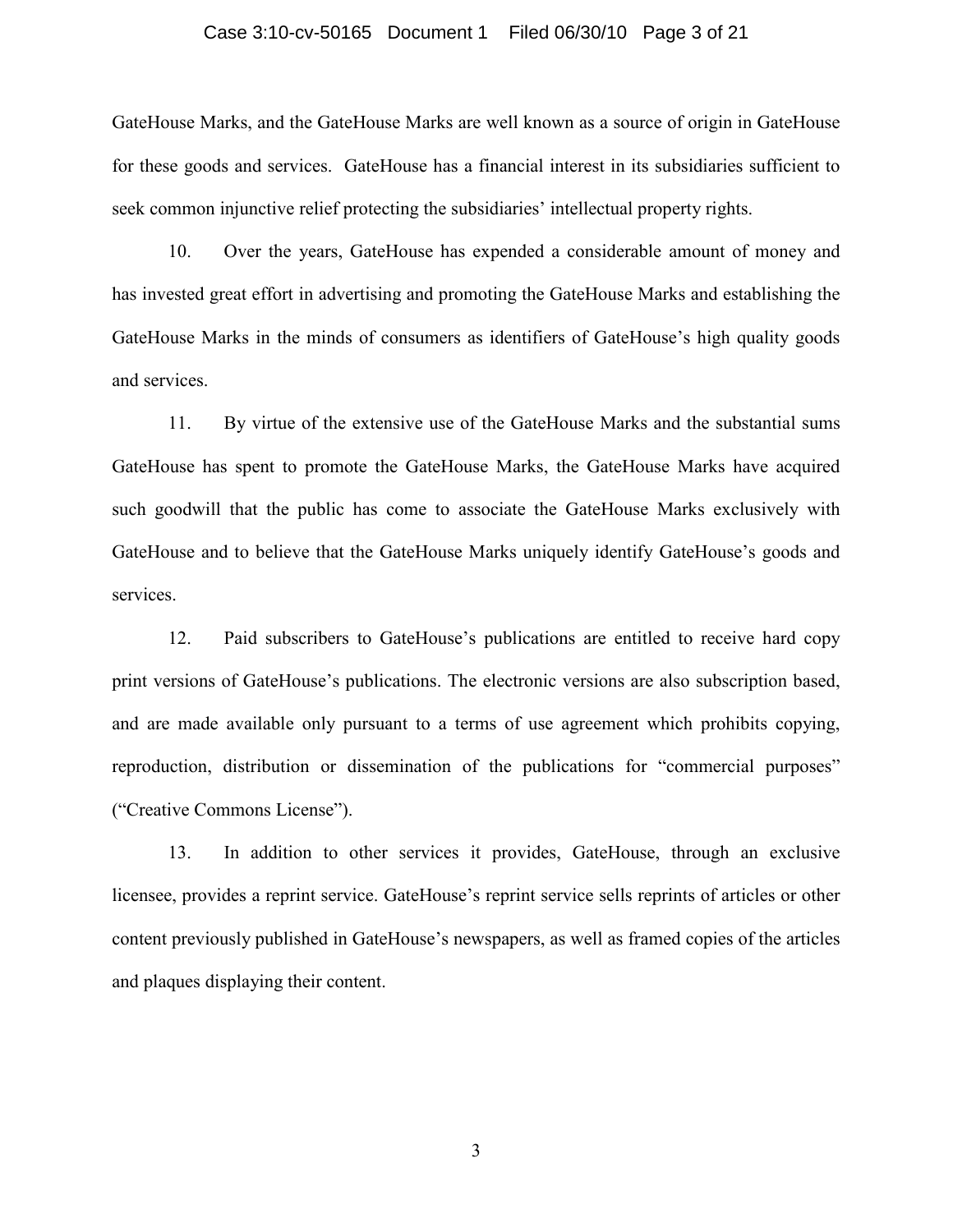14. Upon information and belief, TGN is in the business of selling reprints of articles and other content published by persons other than TGN, as well as framed copies and plaques displaying articles and other content published by persons other than TGN.

## **DEFENDANT'S UNLAWFUL CONDUCT**

15. TGN is, and at all times relevant to the matters alleged in the Complaint was, engaged in a pattern and practice of knowingly, intentionally and willfully infringing GateHouse's copyrights and trademarks, competing unfairly with GateHouse and its licensees, engaging in deceptive trade practices, confusing consumers, breaching contracts with GateHouse and interfering with the business of GateHouse.

16. TGN subscribes to various of GateHouse's publications and through such subscriptions and otherwise has access to both hard copy and electronic versions of GateHouse's publications, including the *Rockford Register Star*.

17. TGN targets persons and businesses who have been written about in one of GateHouse's publications and seeks to sell them reprints of and/or plaques displaying the article in which they were mentioned in the GateHouse publication. Upon information and belief, TGN falsely conveys that it possesses the right to make reprints of content published by GateHouse and it seeks to confuse, and is confusing, consumers into believing that its offers to sell reprints and plaques are in some way associated with, approved by or otherwise connected to GateHouse.

18. Upon information and belief, some people or businesses who were mentioned in a GateHouse publication received faxes or emails from TGN expressly referring to "the publicity you've just received [in] the *Rockford Register Star*" which seek to entice the recipients to purchase plaques, reprints or other services from TGN.

19. TGN also contacts persons mentioned in a GateHouse publication by telephone, and seeks to sell them plaques and reprints of the copyrighted content in which their name was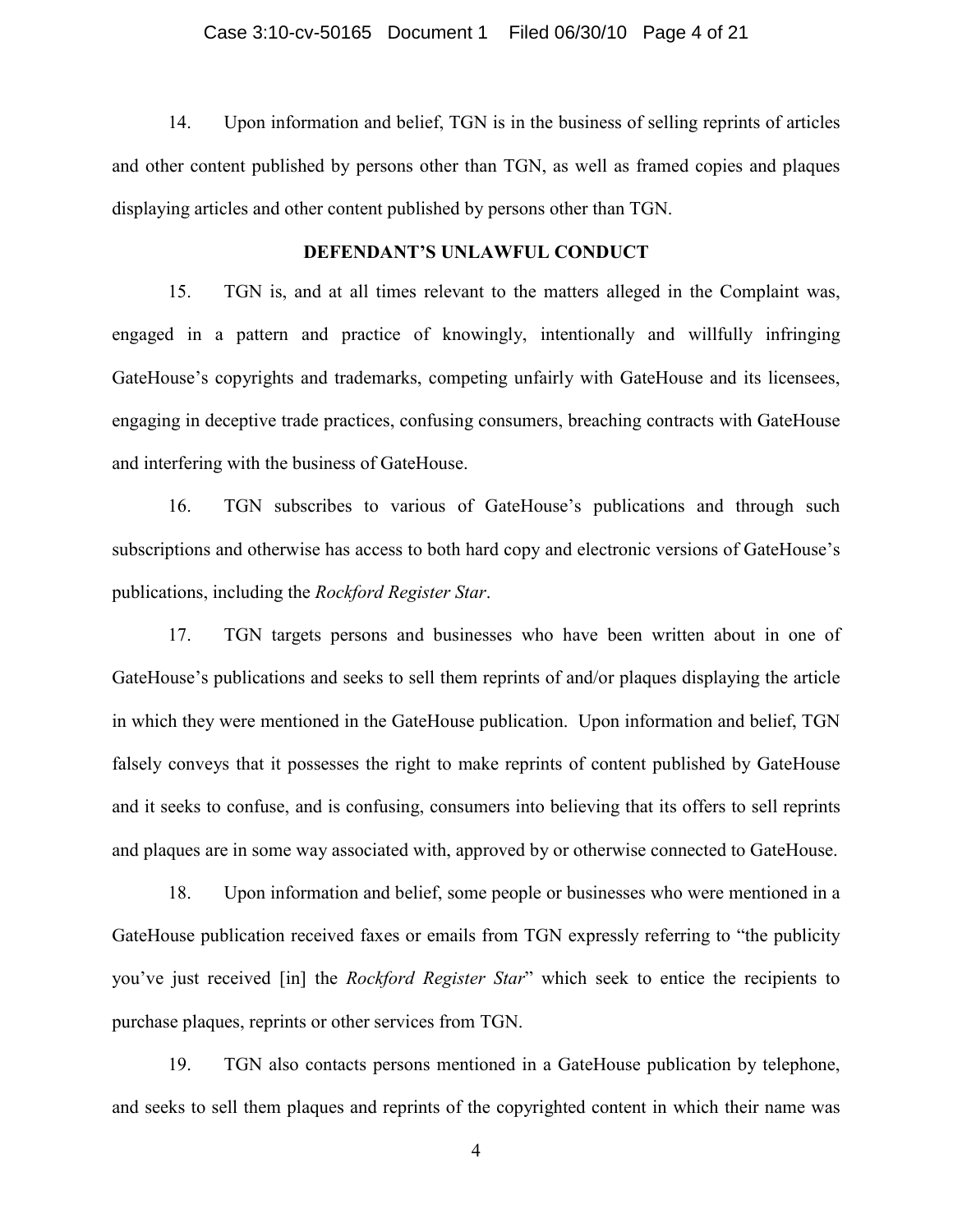## Case 3:10-cv-50165 Document 1 Filed 06/30/10 Page 5 of 21

mentioned. Upon information and belief, when contacting potential customers by telephone, TGN makes statements intended to and which do confuse the recipient into believing that the call originated with or is associated with GateHouse.

20. TGN operates an interactive web site at the internet address www.thatsgreatnews.com through which TGN solicits and accepts from persons located throughout the United States, including in Illinois, orders for plaques, reprints and other of its products and services. On occasion, the TGN web site has prominently featured unauthorized reproductions of GateHouse's copyrighted content, including both copyrighted text and photographs. TGN has featured on its web site, as an example of the reprints it sells, a copy of GateHouse's copyrighted content along with a price list for ordering reprints. At times, the home page of TGN's web site displayed copies of content from GateHouse's publications.

21. Consumers who have been targeted by TGN have complained to GateHouse about the business practices and high pressure sales tactics employed by TGN, mistakenly believing that TGN's solicitations were made by GateHouse or that TGN's business was otherwise associated with GateHouse. Articles published in the *Rockford Register Star* that TGN misused to engage in its deceptive and wrongful solicitations included the following: "Eight is Enough," published on Aug. 8, 2008; "Retailers Eager to Fill Santa's Sack," published Sept. 12, 2009; and "A Career of Judgment Days," published Nov. 1, 2009. GateHouse received numerous customer complaints about TGN's wrongful misuse of these and other articles.

22. Owing to the confusion among its readers and subscribers caused by TGN's unlawful business practices, and in response to consumer complaints it had received concerning and as a result of those practices, the *Rockford Register Star* published a disclaimer on December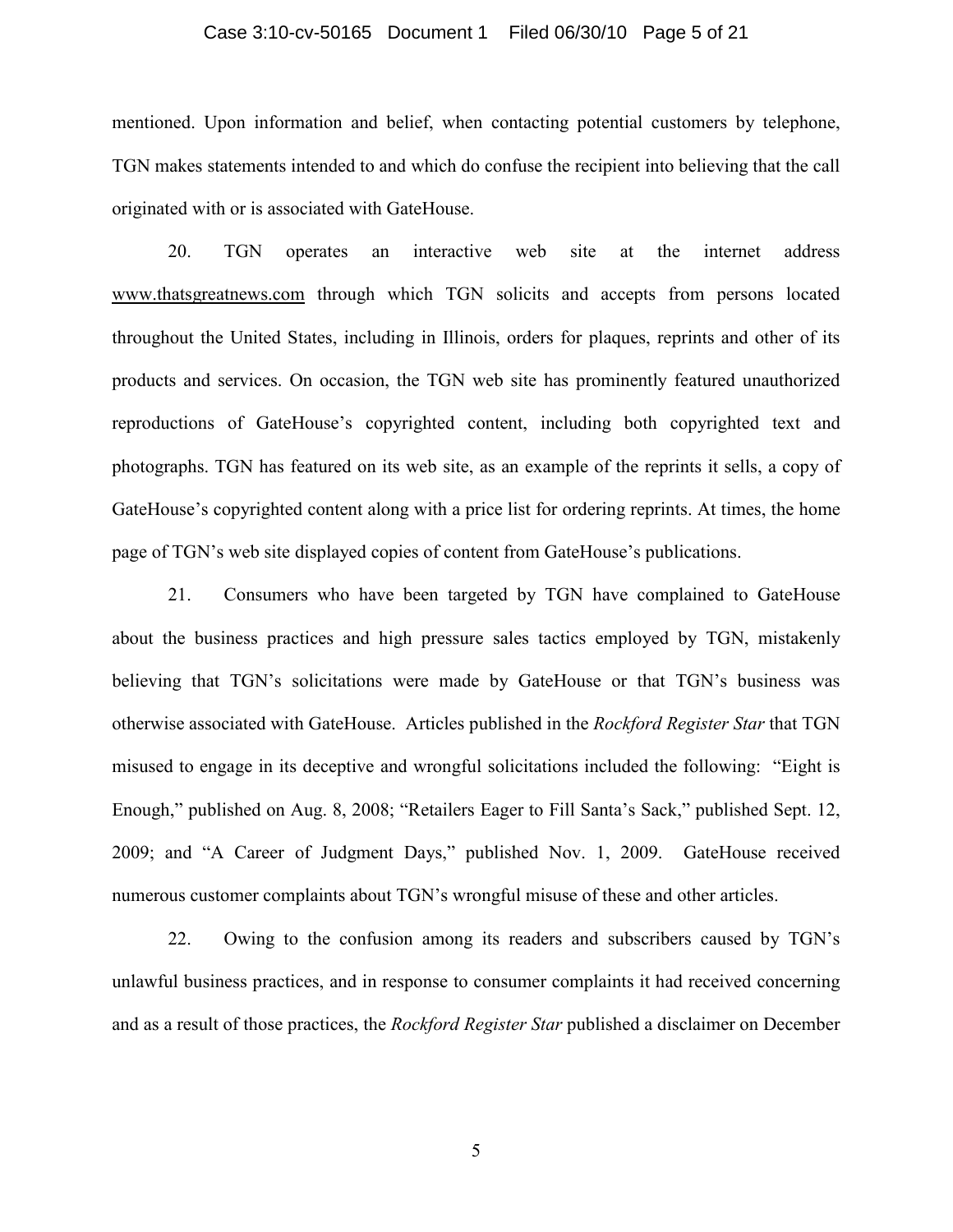6, 2009, in both the print and online editions of the newspaper over the name and contact

information of its Executive Editor, which stated:

A Connecticut company called That's Great News wants you to buy a commemorative wooden plaque. Although the solicitation says the company is not affiliated with the Rockford Register Star, That's Great News takes articles and photos about you from the Register Star, presents them on a wooden plaque and then sells them to you for upwards of \$180.

You're free to purchase these but before you decide to do so, there are some things you may want to consider:

- That's Great News is in no way affiliated with the Register Star, nor with our parent company, GateHouse Media.
- That's Great News uses Register Star content without our permission.
- We believe That's Great News contacts people and businesses who appear in the Register Star in an effort to sell them the plaque.
- The Register Star does not know how That's Great News gathers contact information for local residents. We never release phone numbers, addresses or e-mail addresses.
- In at least one case, a store manager told us the plaque arrived at a local store unsolicited.
- The Register Star would never solicit your business in this way.
- You can purchase your photos, stories and even full-page images from the Register Star directly for as little as \$15, through our MyCapture service at rrstar.com.

I regret the confusion this solicitation has created in the Rock River Valley, and I encourage you to contact me directly if you have questions or concerns.

The Rockford Register Star reprinted a similar disclaimer in its editions of December 8, 9, 10

and 11, 2009.

23. TGN's reproduction, distribution, display, creation of derivative works of, and other use of GateHouse's copyrighted content was in each instance without the consent or authorization of GateHouse.

24. TGN's marketing materials and website promotion of TGN's sales of article reprints falsely states that: "We work directly with the publisher to first secure copyright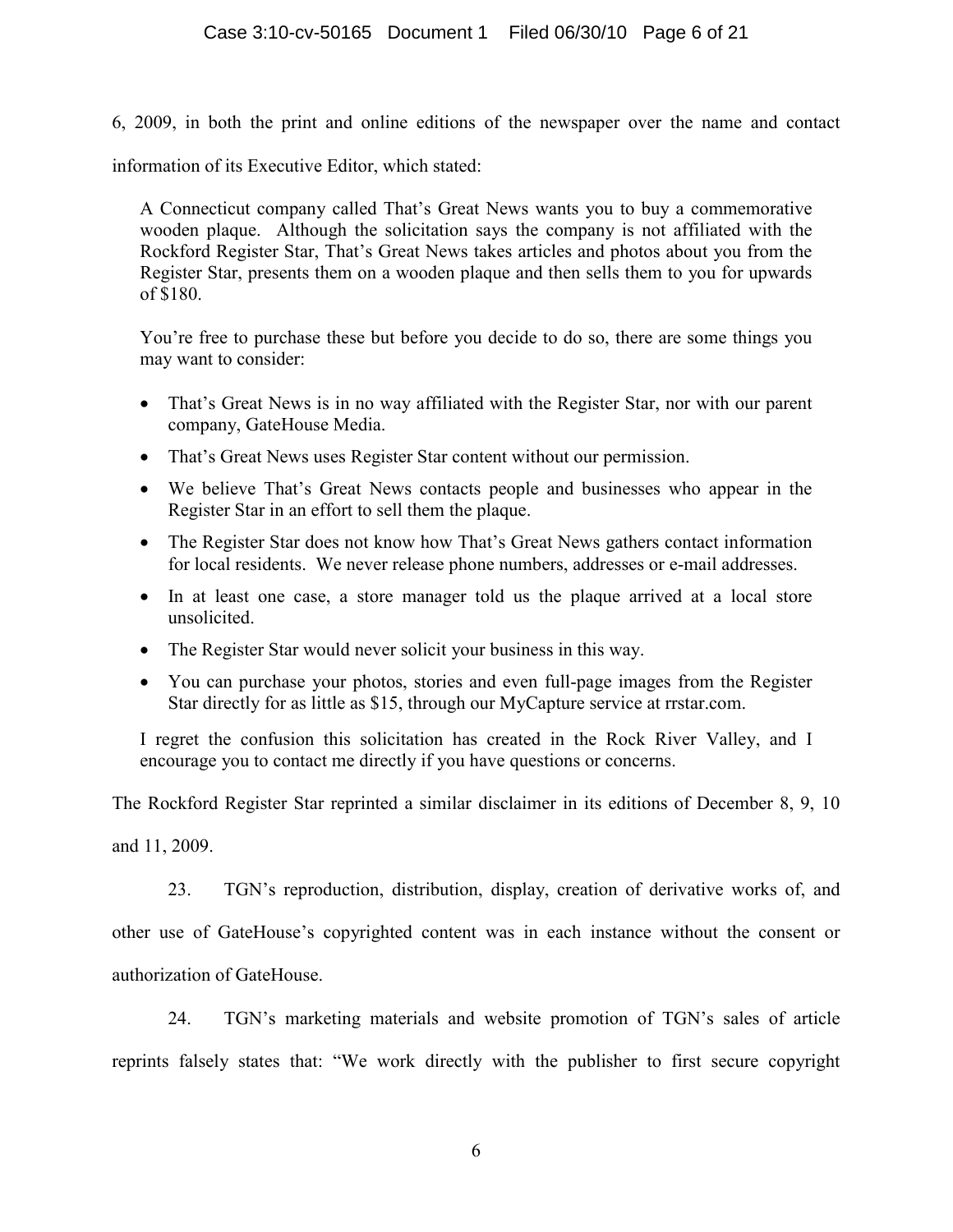### Case 3:10-cv-50165 Document 1 Filed 06/30/10 Page 7 of 21

permission." TGN has created, sold and distributed reprints of GateHouse's copyrighted articles without ever obtaining permission from GateHouse.

25. In a Settlement Agreement entered into with GateHouse on or about October 8, 2008, TGN was prohibited, *inter alia*, from reprinting or distributing "copies of any content, including but not limited to text, artwork, photographs or other matter, appearing in any GateHouse publications." Further, "in connection with any plaques or other TGN products which contain or display content owned by GateHouse," TGN was prohibited from using "any reproductions, republications, photocopies, printouts from electronic/online versions or any other form," and from "modify[ing] or digitally manipulat[ing], upload[ing] or download[ing] any content owned by GateHouse." TGN has violated these representations and agreements.

26. The natural, probable and foreseeable result of TGN's conduct has been, and will continue to be, to deprive GateHouse of the benefits of selling the right to reprint, distribute, make derivative works of or otherwise exploit its copyrighted content and other services, to irreparably harm GateHouse's business and goodwill, to injure GateHouse's reputation and relations with consumers and potential consumers, and to otherwise inflict harm on GateHouse.

27. GateHouse has lost, and will continue to lose, revenues from the sale of reprints and other products and services as a result of TGN's wrongful conduct. TGN's wrongful conduct has also deprived and will continue to deprive GateHouse of opportunities to expand its goodwill.

28. Upon information and belief, TGN intends, unless enjoined by this Court, to continue its course of conduct and to wrongfully use, infringe upon, and otherwise profit from GateHouse's copyrighted content and trademarks; to compete unfairly; to falsely advertise; to breach its agreements; and to confuse and deceive consumers.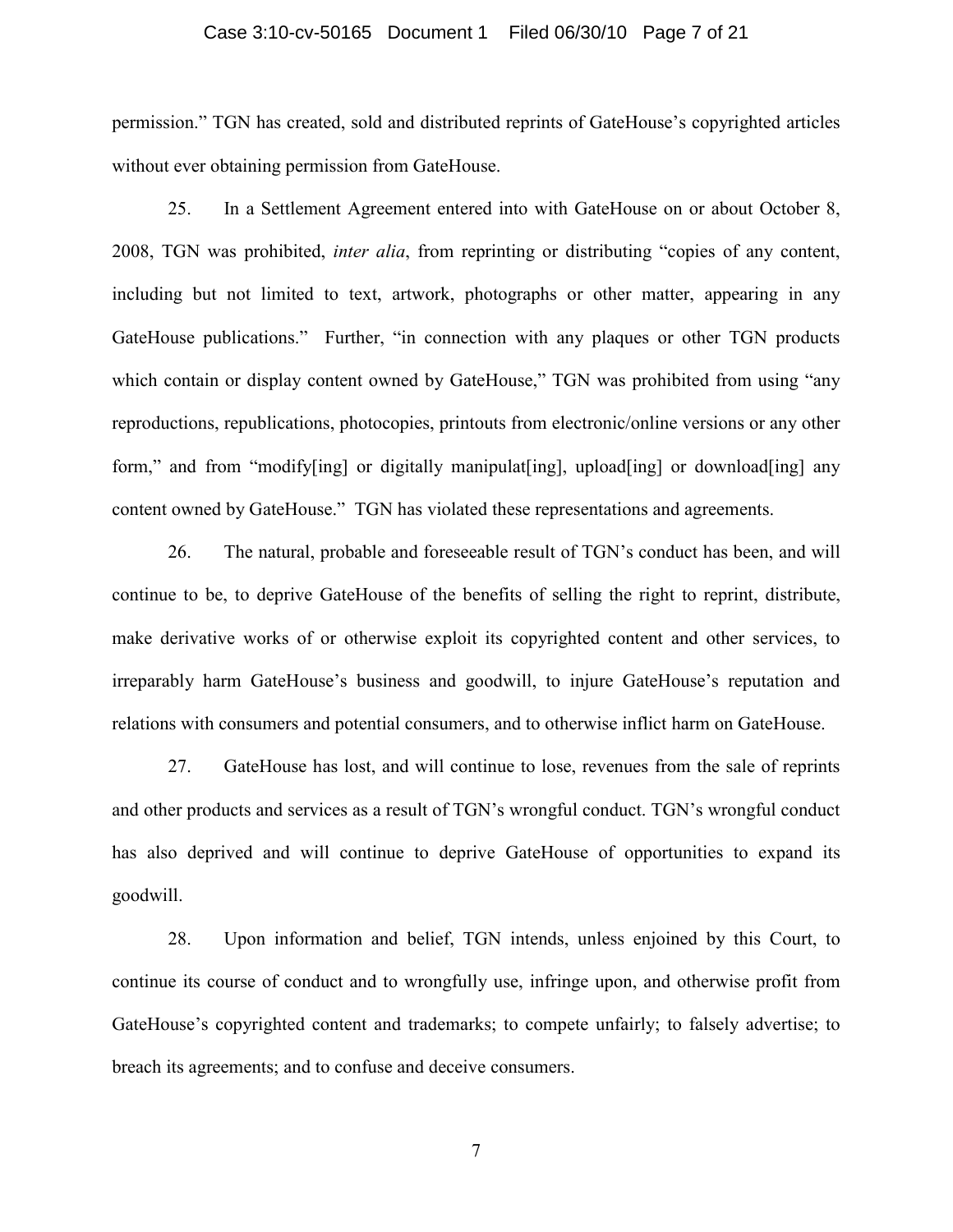29. As a direct and proximate result of the acts of TGN, GateHouse already has suffered irreparable harm and has sustained losses of revenue and goodwill. GateHouse has no adequate remedy at law to redress all of the injuries that TGN has caused, and intends to cause by its conduct. GateHouse will continue to suffer irreparable damage and sustain lost revenue until TGN' s actions as described above are enjoined by this Court.

# **COUNT I COPYRIGHT INFRINGEMENT**

30. GateHouse repeats and realleges each of the allegations set forth in paragraphs 1 through 29 above as though fully set forth herein.

31. The local community newspapers and websites published by GateHouse are original with GateHouse and are copyrightable subject matter under the laws of the United States.

32. GateHouse has applied for or obtained from the United States Copyright Office valid and subsisting copyright registrations for the original articles and features appearing in Rockford Register Star since at least 1994. GateHouse's records evidencing copyright protection for the August 8, 2008, September 12, 2009, and November 1, 2009 editions are annexed hereto as Exhibit C.

33. At all times relevant to the matters alleged herein, GateHouse or its subsidaries, as reflected in Exhibits A and B hereto, was sole owner of all right title and interest to the content of GateHouse's publications and the copyrights therein.

34. TGN has, without consent from GateHouse, reproduced, distributed and displayed unauthorized copies of, and otherwise infringed GateHouse's copyright in articles published by GateHouse in the August 8, 2008, September 12, 2009, and November 1, 2009 editions of the *Rockford Register Star*.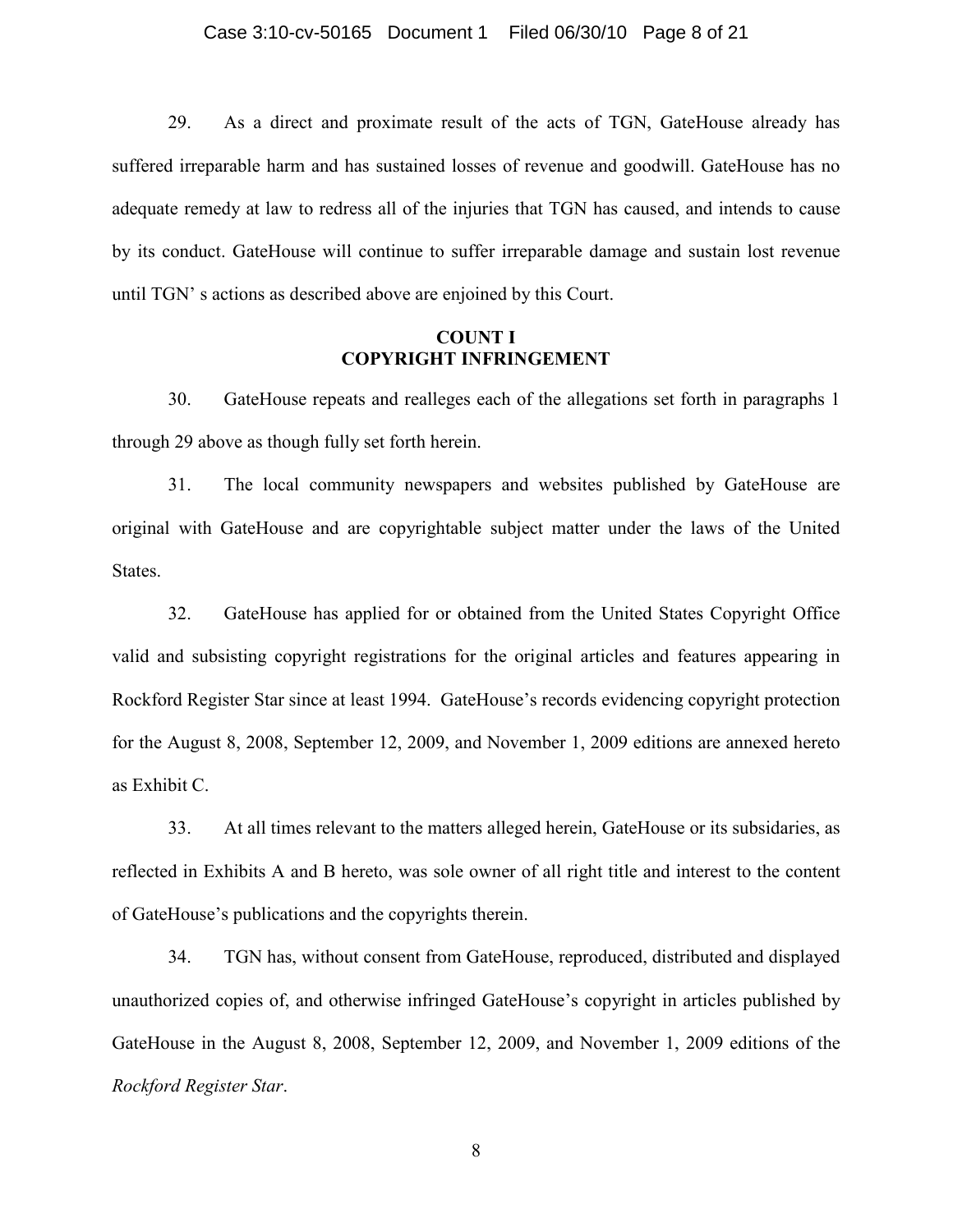## Case 3:10-cv-50165 Document 1 Filed 06/30/10 Page 9 of 21

35. Upon information and belief, TGN has, without consent from GateHouse, reproduced and distributed unauthorized copies of and otherwise infringed copyrights of articles published by GateHouse in numerous of its publications listed in Exhibits A and B hereto and numerous editions thereof .

36. By its actions alleged above, TGN has infringed and will continue to infringe GateHouse's copyrights in and relating to GateHouse's publications.

37. The actions of TGN are willful within the meaning of the *Copyright Act*, 17 U.S.C. §§ 101, *et seq*.

38. As a direct and proximate result of its wrongful conduct, TGN has realized profits and other benefits to which TGN is not entitled.

39. As a direct and proximate result of TGN's wrongful conduct, GateHouse has been substantially and irreparably harmed, and has suffered damages in an amount not readily capable of determination. Unless restrained by this Court, TGN will cause further irreparable harm to GateHouse.

# **COUNT II TRADEMARK INFRINGEMENT UNDER 15 U.S.C. § 1125(a)**

40. GateHouse repeats and realleges each of the allegations set forth in paragraphs 1 through 39 above as though fully set forth herein.

41. GateHouse utilizes each of the GateHouse Marks in interstate commerce and has done so exclusively and continuously for many years, in some instances since at least as early as 1882.

42. TGN has, without consent from GateHouse, used the GateHouse Marks in connection with TGN's own goods and services and its marketing and promotion thereof, in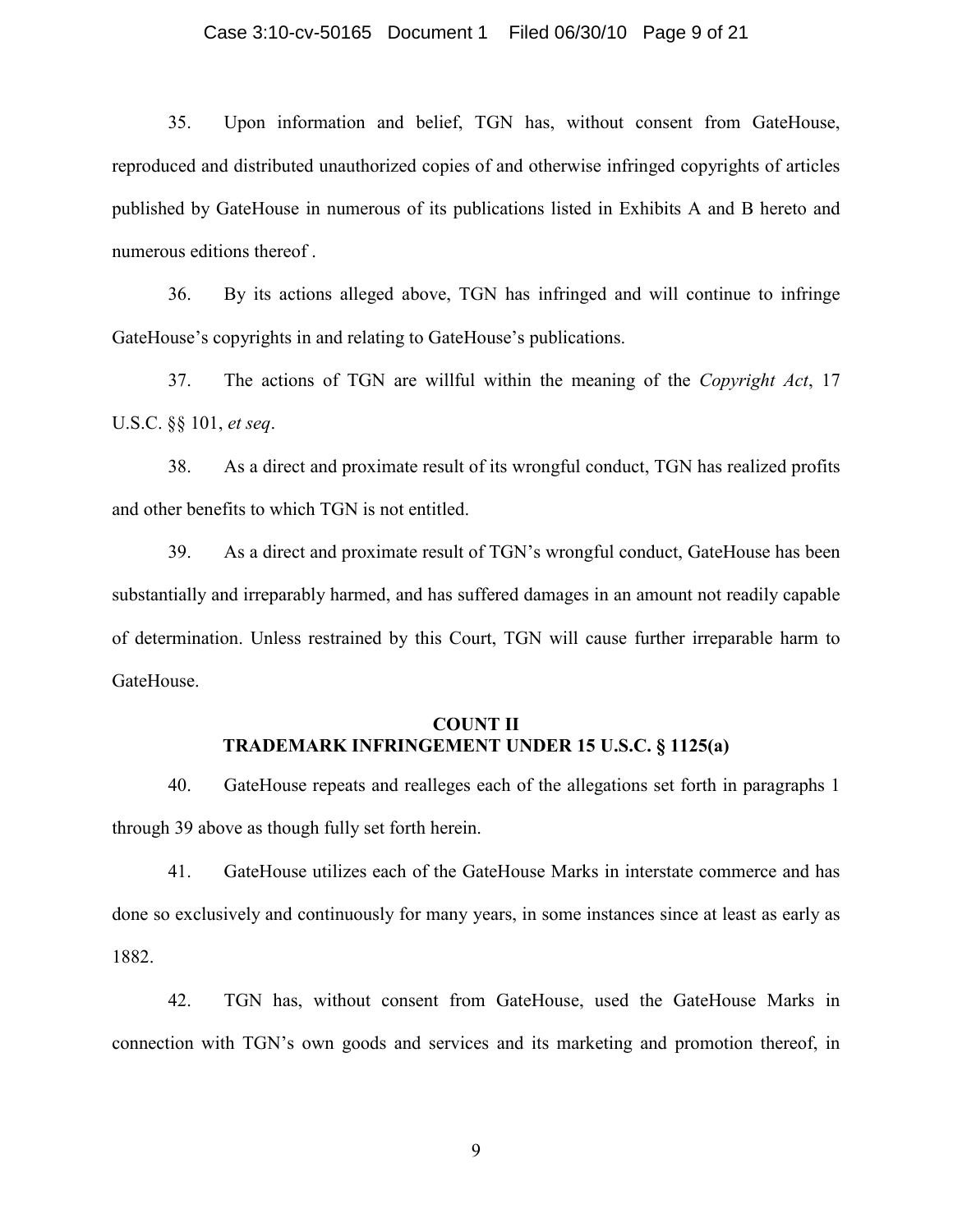### Case 3:10-cv-50165 Document 1 Filed 06/30/10 Page 10 of 21

manners which have caused actual confusion and which are likely to continue to cause confusion and mistake and to deceive consumers as to the source or origin of TGN's goods and services.

43. By its actions alleged above, TGN has damaged GateHouse and the business and goodwill symbolized by the GateHouse Marks.

44. By its actions alleged above, TGN has infringed and will continue to infringe the GateHouse Marks in violation of Section 43 of the *Lanham Act*.

45. The actions of TGN constitute willful trademark infringement.

46. As a direct and proximate result of its wrongful conduct, TGN has realized profits and other benefits to which TGN is not entitled.

47. As a direct and proximate result of TGN's wrongful conduct, TGN has caused and is causing substantial and irreparable harm to GateHouse, the GateHouse Marks and to the business and goodwill represented by the GateHouse Marks, in an amount not readily capable of determination. Unless restrained by this Court, TGN will cause further irreparable harm to GateHouse.

# **COUNT III TRADEMARK INFRINGEMENT UNDER 15 U.S.C. §§ 1114, 1117**

48. GateHouse repeats and realleges each of the allegations set forth in paragraphs 1 through 47 above as though fully set forth herein.

49. GateHouse or its subsidiaries is the owner of trademark registrations on the Principal Register of the United States for many of the GateHouse Marks, as identified in Exhibit B. Many of the U.S. Trademark Registrations for the GateHouse Marks have obtained incontestable status.

50. TGN has, without consent from GateHouse, used the registered GateHouse Marks in connection with TGN's own goods and services and its marketing and promotion thereof, in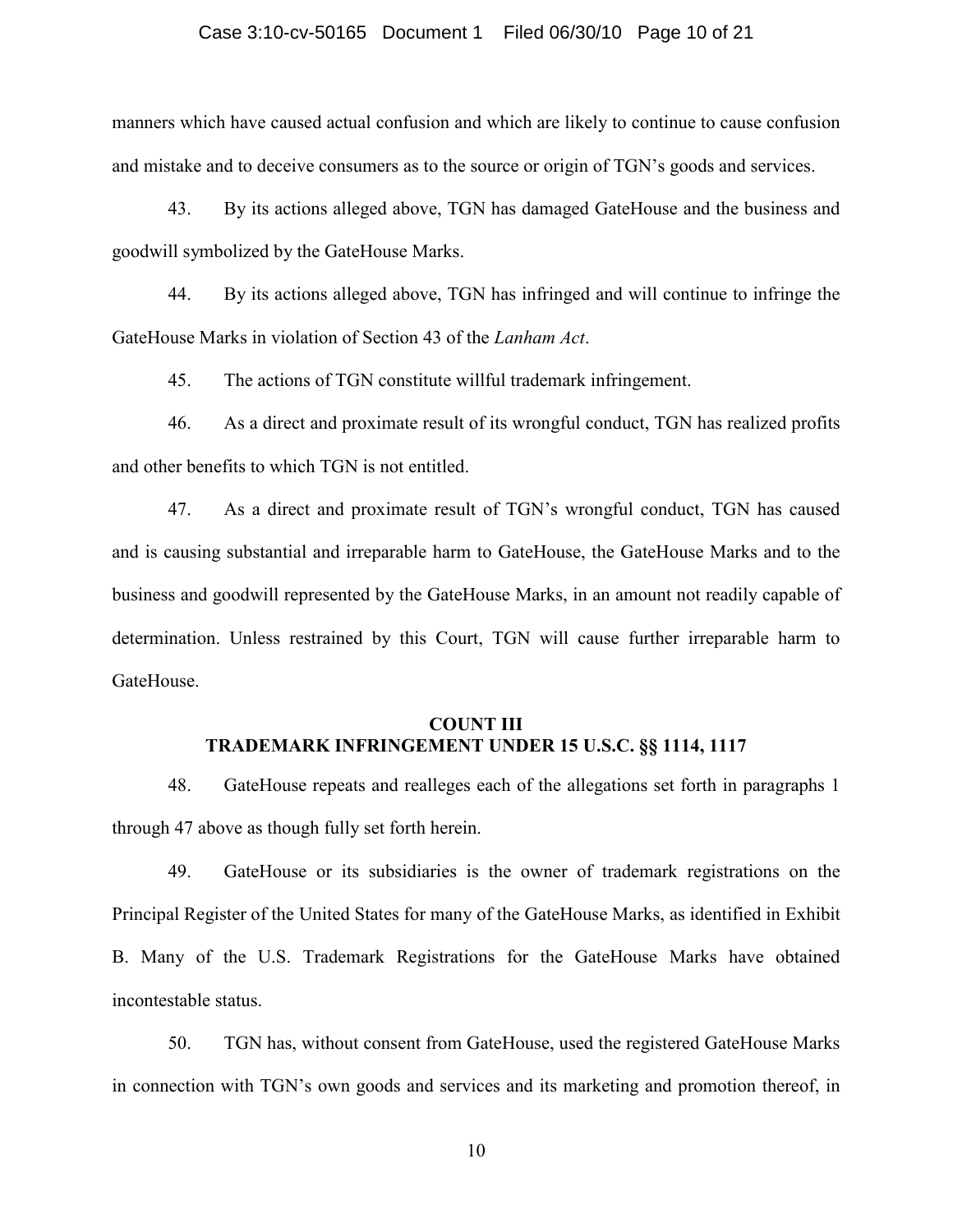### Case 3:10-cv-50165 Document 1 Filed 06/30/10 Page 11 of 21

manners which have caused actual confusion and which are likely to continue to cause confusion and mistake and to deceive consumers as to the source or origin of TGN's goods and services.

51. By its actions alleged above, TGN has damaged GateHouse and the business and goodwill symbolized by the registered GateHouse Marks.

52. By its actions alleged above, TGN has infringed and will continue to infringe the GateHouse Marks in violation of Section 32 of the *Lanham Act*.

53. The actions of TGN constitute willful trademark infringement.

54. As a direct and proximate result of its wrongful conduct, TGN has realized profits and other benefits to which TGN is not entitled.

55. As a direct and proximate result of TGN's wrongful conduct, TGN has caused and is causing substantial and irreparable harm to GateHouse, the registered GateHouse Marks and to the business and goodwill represented by the registered GateHouse Marks, in an amount not readily capable of determination. Unless restrained by this Court, TGN will cause further irreparable harm to GateHouse.

## **COUNT IV FALSE DESIGNATION OF ORIGIN UNDER 15 U.S.C. § 1125(a)**

56. GateHouse repeats and realleges each of the allegations set forth in paragraphs 1 through 55 above as though fully set forth herein.

57. TGN's use of the GateHouse Marks is likely to cause and has caused consumers to mistakenly believe that TGN has an affiliation with GateHouse, or that TGN's goods and services are sponsored or approved by GateHouse, or that TGN is otherwise associated with or has obtained permission from GateHouse.

58. As a direct and proximate result of TGN's acts of unfair competition and false designation of origin, TGN has caused and is causing substantial and irreparable injury to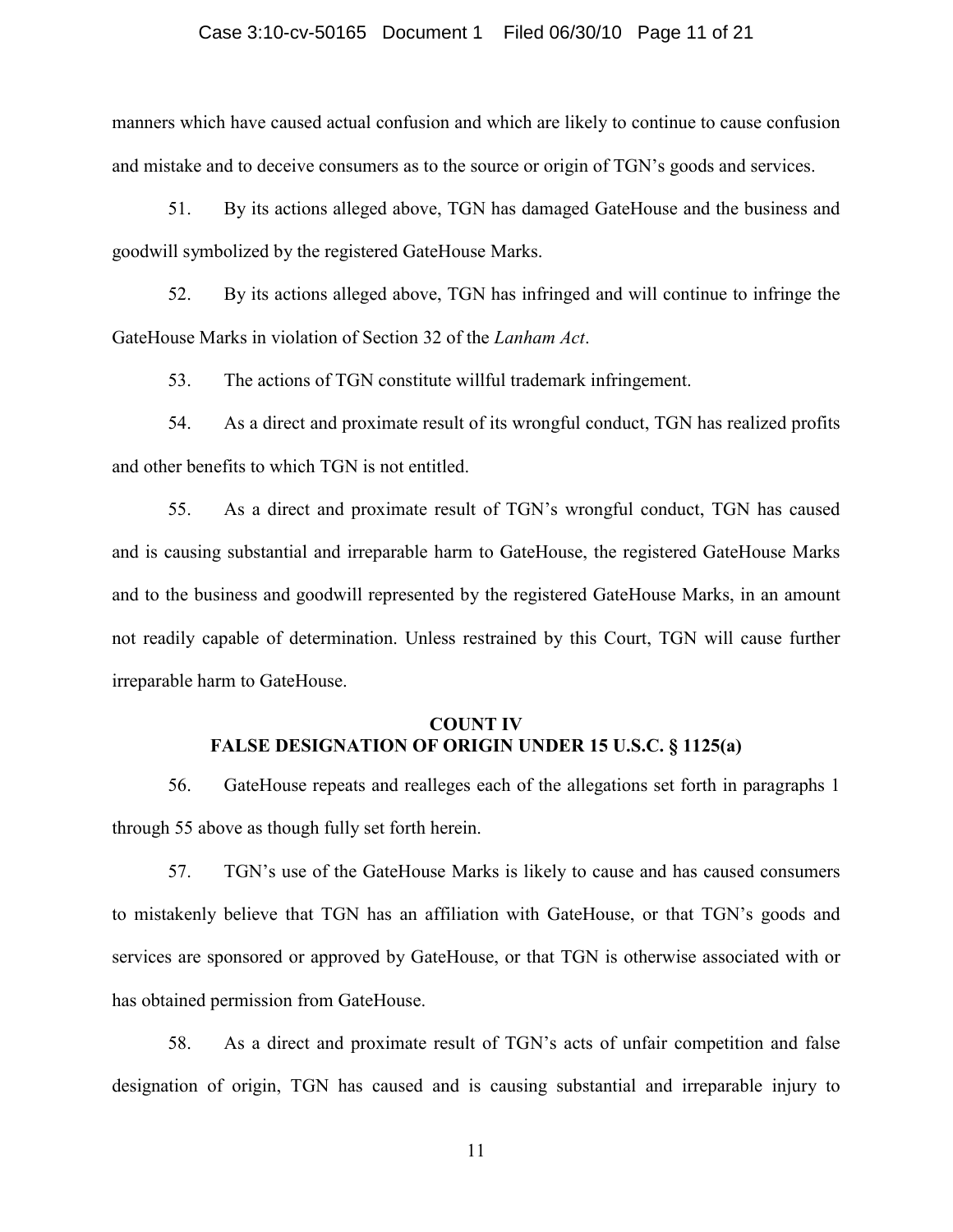GateHouse, its reputation and its goodwill, in an amount not readily capable of determination. Unless restrained by this Court, TGN will cause further irreparable harm to GateHouse.

# **COUNT V FALSE ADVERTISING UNDER 15 U.S.C. § 1125(a)**

59. GateHouse repeats and realleges each of the allegations set forth in paragraphs 1 through 58 above as though fully set forth herein.

60. TGN's advertising and promotion of its reprint services falsely implies that TGN works with the publisher to first secure copyright permission, or other misrepresentations of like meaning and effect, and is likely to deceive consumers into mistakenly believing that TGN possesses the right to produce the reprints offered for sale by TGN.

61. GateHouse has not licensed TGN nor given TGN permission to produce and sell reprints of GateHouse's copyrighted content, and has been irreparably harmed and will continue to be irreparably harmed unless TGN is enjoined from misrepresenting that it is authorized to produce and sell reprints of content in which GateHouse owns the copyright. In addition, consumers have been harmed, and will continue to be harmed, by TGN deceptively advertising that TGN possesses reprint rights when in fact it does not.

62. TGN's material false representations of fact on its web site and in its advertising and promotional materials misrepresent the inherent nature, characteristics and qualities of TGN's goods and services.

63. By reason of the foregoing, GateHouse is entitled to injunctive relief enjoining further false advertising by TGN, and to recover such monetary damages that have been caused by TGN's acts of false advertising.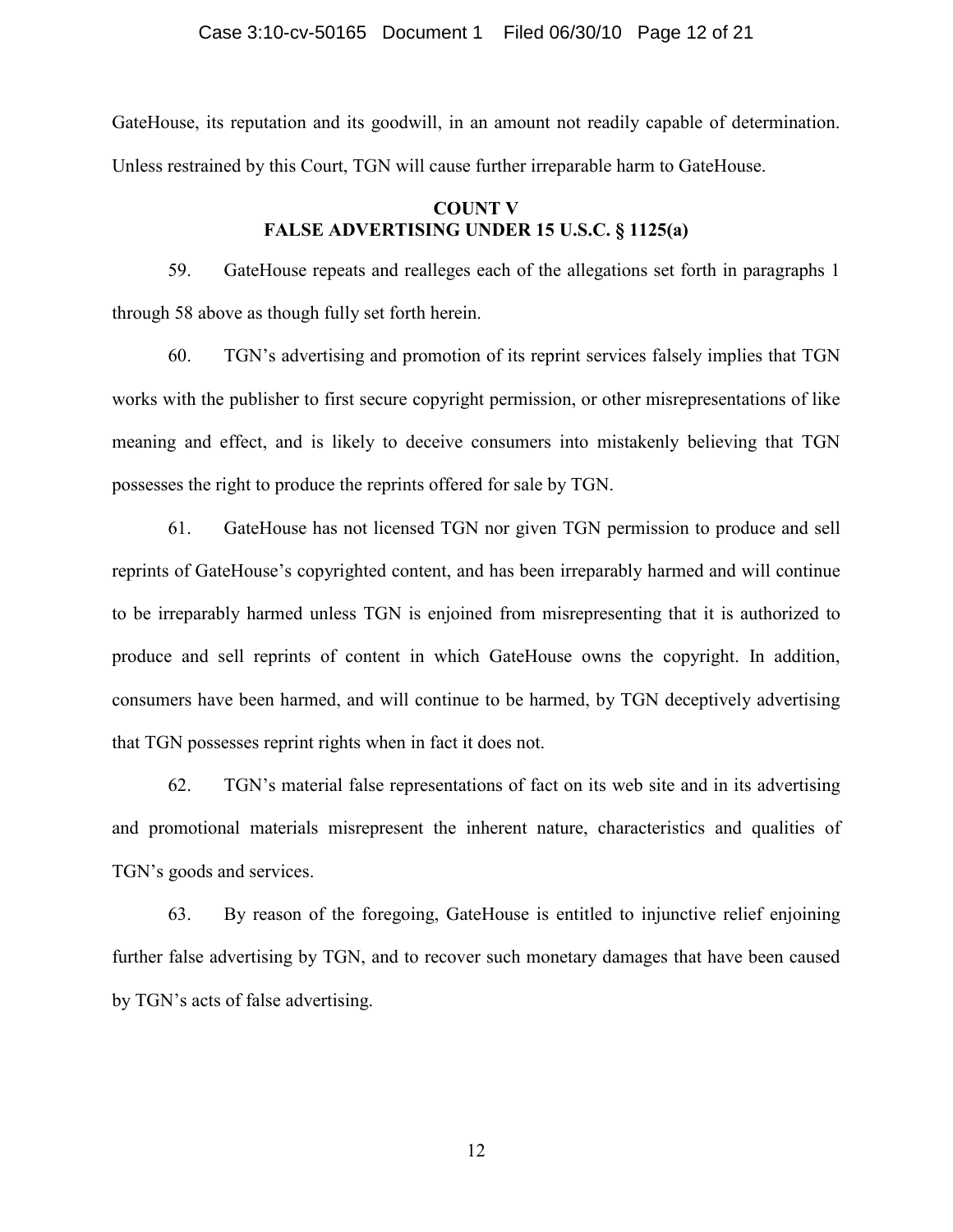## **COUNT VI TRADEMARK INFRINGEMENT UNDER STATE LAW**

64. GateHouse repeats and realleges each of the allegations set forth in paragraphs 1 through 63 above as though fully set forth herein.

65. The acts of TGN described above constitute trademark infringement under the laws of each state in which TGN has done business, including Illinois and other states in which persons or businesses were located when TGN faxed, emailed, telephoned, published, or otherwise communicated to those persons or businesses solicitations concerning, or offers to provide, reprints of or plaques depicting content from a GateHouse publication.

66. As a direct and proximate result of TGN's wrongful conduct, TGN has caused and is causing substantial and irreparable harm to GateHouse, the GateHouse Marks and to the business and goodwill represented by the GateHouse Marks, in an amount not readily capable of determination. Unless restrained by this Court, TGN will cause further irreparable harm to GateHouse.

# **COUNT VII ILLINOIS UNIFORM DECEPTIVE TRADE PRACTICES ACT**

## 815 ILCS 510/1 *et seq.*

67. GateHouse repeats and realleges each of the allegations set forth in paragraphs 1 through 66 above as though fully set forth herein.

68. The acts of TGN described above constitute false, misleading and deceptive representations. TGN's actions created a likelihood of consumer confusion or misunderstanding as to the source or origin of the products and services being offered by TGN. TGN's actions also constituted deceptive advertising, and served to pass off TGN's reprints, plaques and other such products as authorized or endorsed or licensed by GateHouse, when they were not. For example,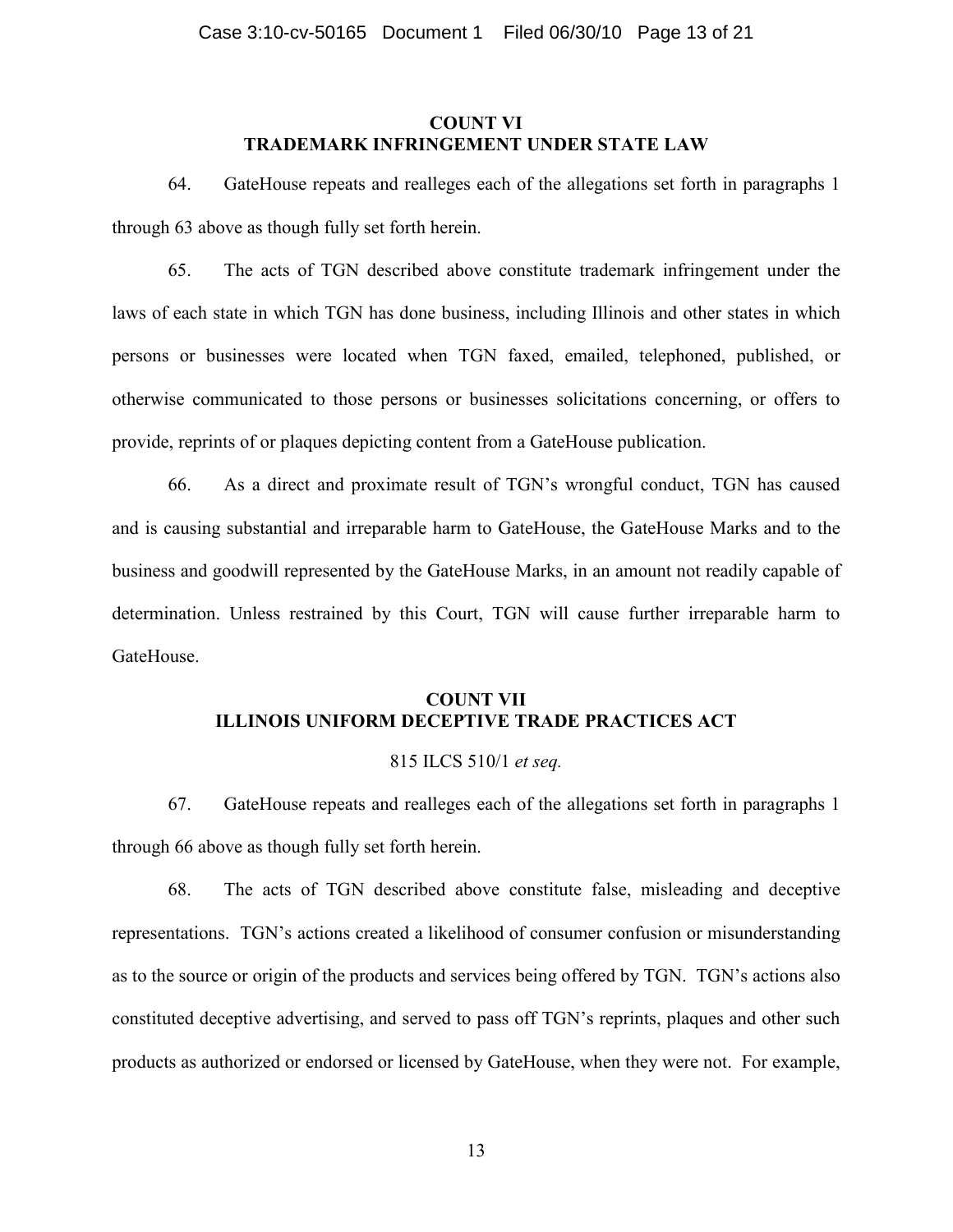without limitation, GateHouse received complaints about TGN's misuse of articles published in the *Rockford Register Star* on August 8, 2008, September 12, 2009 and November 1, 2009.

69. TGN made false, misleading and deceptive statements in Illinois, where GateHouse owns and operates the *Rockford Register Star*, and caused damages in Illinois.

# **COUNT VIII ILLINOIS CONSUMER FRAUD AND DECEPTIVE BUSINESS PRACTICES ACT**

## 815 ILCS 505/1 *et seq.*

70. GateHouse repeats and realleges each of the allegations set forth in paragraphs 1 through 69 above as though fully set forth herein.

71. The acts of TGN described above constitute deceptive acts and practices occurring in a course of conduct involving trade or commerce. For example, without limitation, TGN deceived consumers about the source or origin of products and services being offered by TGN, and passed off TGN's unauthorized reprints, plaques and other such products as affiliated with or endorsed or licensed by GateHouse, when they were not.

72. TGN intended persons to rely on its deceptive acts, and caused damages as a result of its deceptive acts.

## **COUNT IX BREACH OF CONTRACT**

## **[SETTLEMENT AGREEMENT]**

73. GateHouse repeats and realleges each of the allegations set forth in paragraphs 1 through 72 above as though fully set forth herein.

74. On or about September of 2008, GateHouse discovered that TGN was engaging in the unlawful conduct described herein with respect to the *Rockford Register Star.* 

75. GateHouse issued an initial cease and desist letter on September 10, 2008, demanding that TGN immediately cease all unauthorized copying from GateHouse newspapers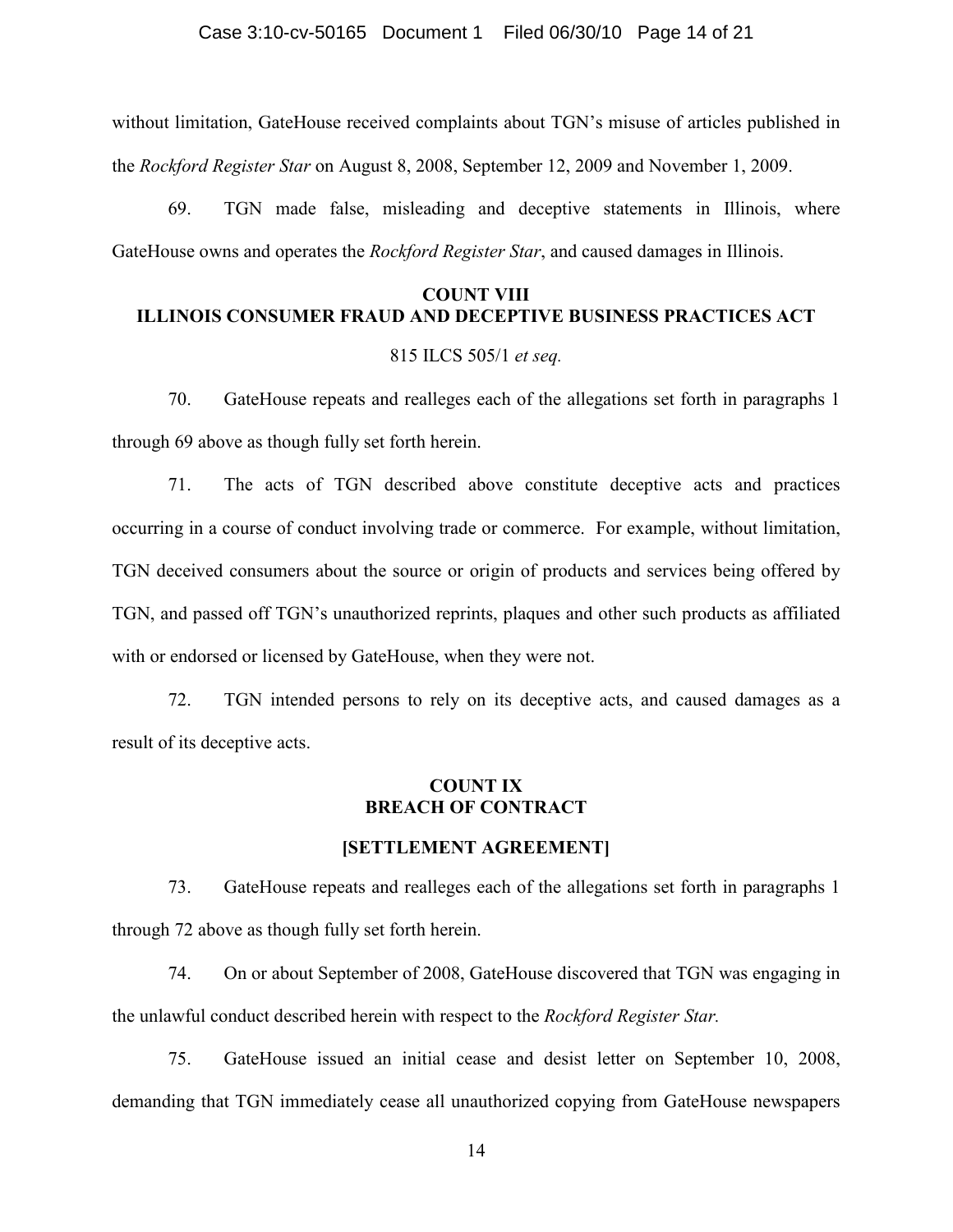# Case 3:10-cv-50165 Document 1 Filed 06/30/10 Page 15 of 21

(print and online) or GateHouse would commence litigation seeking injunctive relief and monetary damages based on TGN's infringing and confusing conduct.

76. On or about October 8, 2008, GateHouse and TGN entered into a Settlement Agreement, pursuant to which GateHouse agreed to withhold filing any action against TGN in exchange for TGN's agreement, *inter alia*, to permanently cease the unauthorized copying of original content appearing in any GateHouse newspapers or websites.

77. Robert Roscoe executed the Settlement Agreement on TGN's behalf on or about October 8, 2008, thereby indicating TGN's intent to be bound by the Settlement Agreement's provisions.

78. Paragraph 1 of the Settlement Agreement states:

TGN agrees to immediately cease and desist from any and all acts that infringe copyrights owned by GateHouse, including but not limited to those set forth in Attachment 1 hereto. TGN agrees that it shall not reprint or otherwise produce or distribute copies of any content, including but not limited to text, artwork, photographs or other matter, appearing in any GateHouse publications.

79. Paragraph 2 of the Settlement Agreement states:

TGN agrees to immediately cease and desist from, and shall not in the future engage in, advertising, soliciting, promoting or otherwise offering to provide to any person any service by which TGN would provide reprints, republications, reproductions, or copies of any content owned by GateHouse. TGN acknowledges and agrees that its obligations under this paragraph to refrain from advertising, soliciting, promoting or otherwise offering to provide reprints, republications or copies shall cover all advertising, solicitations, promotions and offers in any and all media and formats, whether communicated in print, via the internet, by email via telephone or telefax, or otherwise.

80. Paragraph 17 of the Settlement Agreement states the parties' express agreement and acknowledgment that "a remedy at law in the event of TGN's breach of this agreement would not be adequate, and, in the event of such a breach, [GateHouse] shall be entitled to a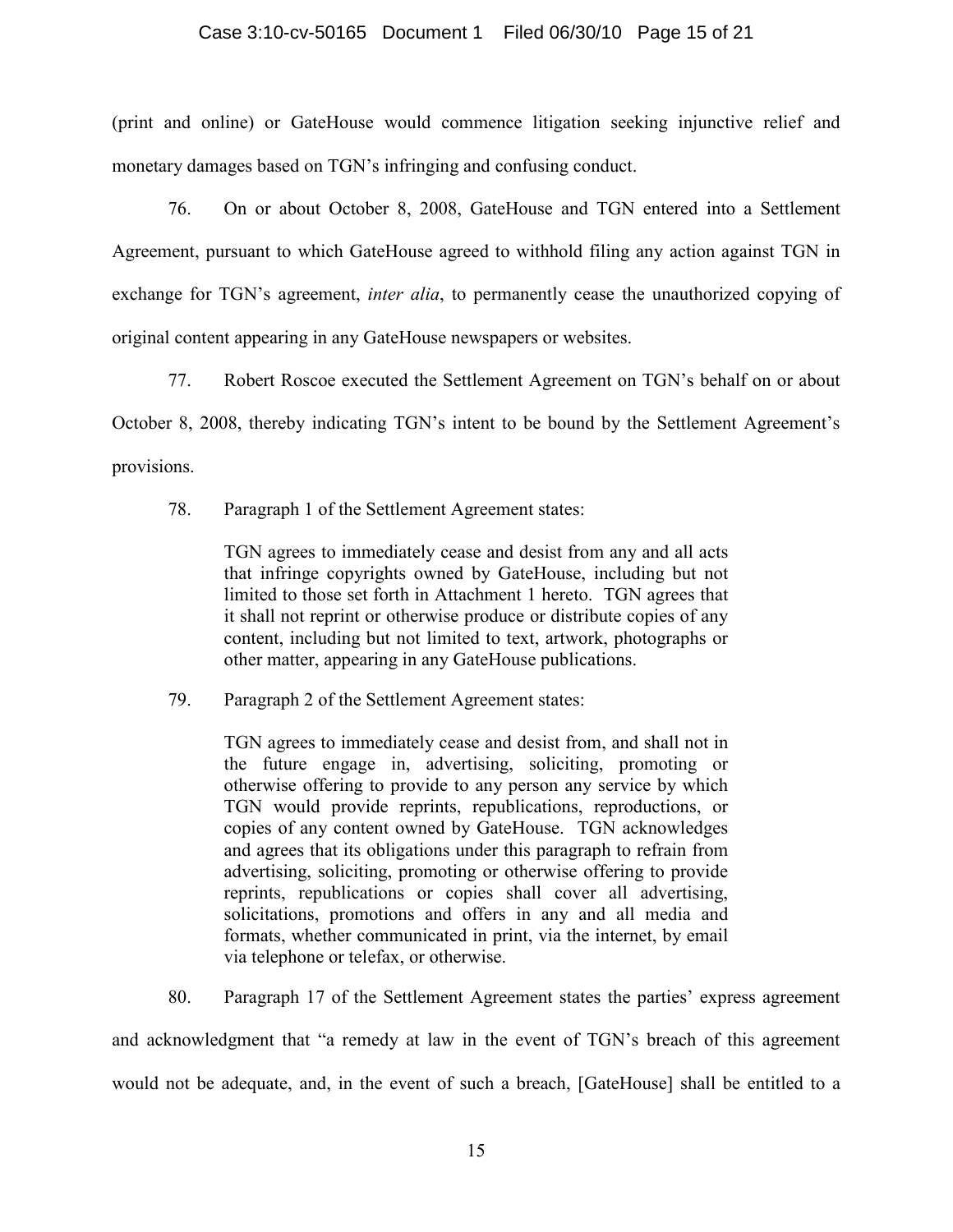## Case 3:10-cv-50165 Document 1 Filed 06/30/10 Page 16 of 21

temporary and permanent injunction enjoining and restraining TGN from the continuance of such breach, and to other equitable remedies as a matter of right; ...."

81. TGN entered into and is bound by multiple subscription agreements with GateHouse pursuant to which TGN has obtained access to GateHouse publications. Upon information and belief, employees of TGN, acting within the scope of their employment, have entered into multiple subscription agreements with GateHouse in order to obtain access to GateHouse publications for TGN, and pursuant to which TGN did in fact obtain access to GateHouse publications.

82. Upon information and belief, subsequent to entering into the Settlement Agreement TGN has, and, if not enjoined, will continue to reprint and otherwise produce and distribute copies of text, artwork, photographs and other matter appearing in various GateHouse publications, including in the *Rockford Register Star*, in violation of paragraph 1 of the Settlement Agreement.

83. Upon information and belief, subsequent to entering into the Settlement Agreement TGN has, and, if not enjoined, will continue to engage in advertising, soliciting, promoting and otherwise offering to provide reprints, republications or copies of text, artwork, photographs and other matter appearing in the *Rockford Register Star* and various GateHouse publications via the internet, by email, via telephone or telefax, and otherwise, in violation of paragraph 2 of the Settlement Agreement.

84. The acts of TGN described above violate and qualify as material breaches of TGN's Settlement Agreement with GateHouse.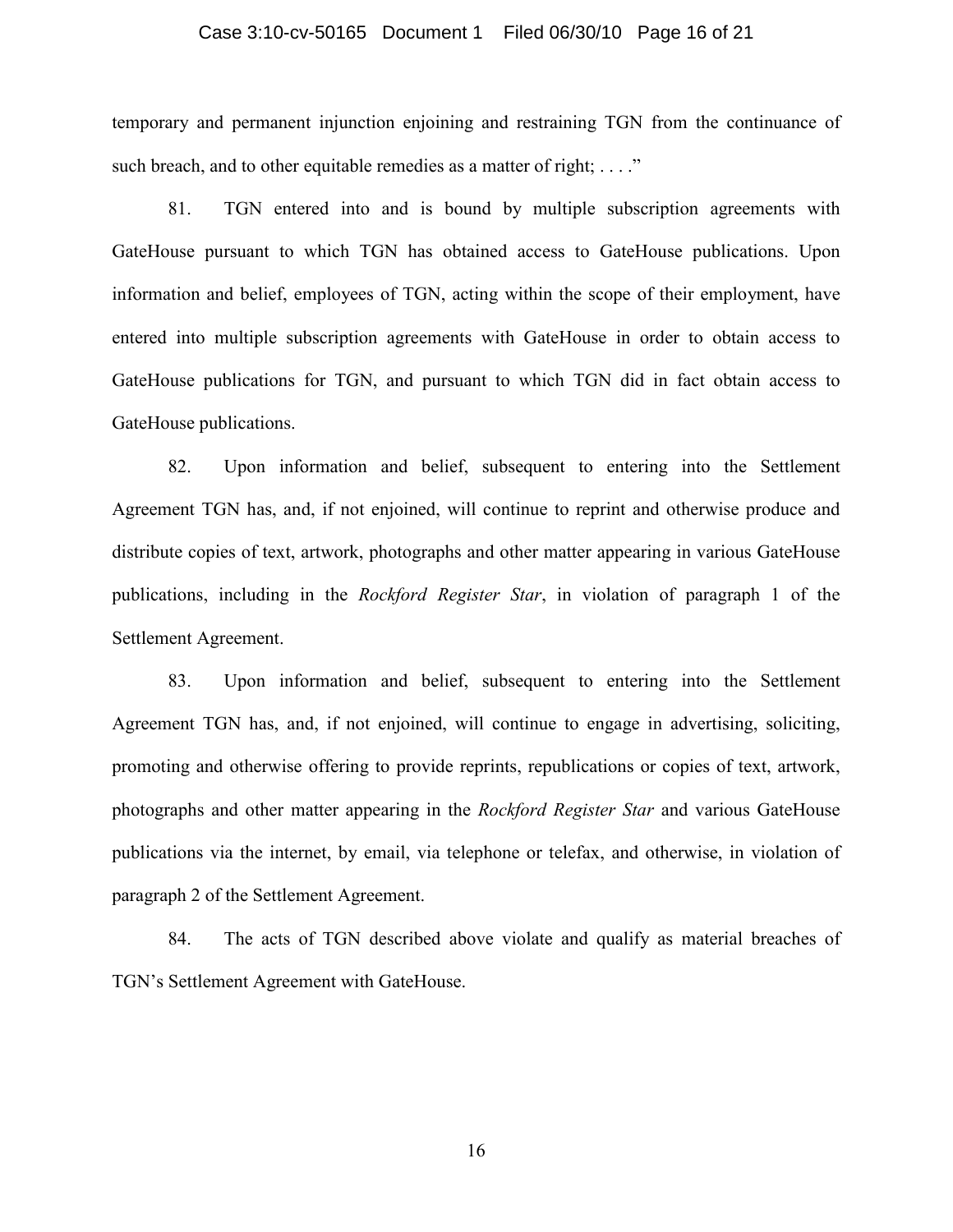85. As a direct and proximate result of TGN's violations and breaches of its agreement with GateHouse, GateHouse has been substantially harmed in an amount not readily capable of determination.

# **COUNT X BREACH OF CONTRACT**

## **[CREATIVE COMMONS LICENSE]**

86. GateHouse repeats and realleges each of the allegations set forth in paragraphs 1 through 85 above as though fully set forth herein.

87. Third-party use of online content appearing on all GateHouse newspaper websites is governed by the Creative Commons License, reference to which is prominently displayed on the home page of all such websites and readily visible to all users thereof.

88. The home page of all GateHouse newspaper websites, including the website of the *Rockford Register Star*, states, "Original content available for non-commercial use under a Creative Commons License, except where noted," and contains an icon which states "Some Rights Reserved."

89. In the disclaimer as it appears on the home page of the *Rockford Register Star*, the phrases "Creative Commons" and "except where noted" are hotlinks which, when activated, immediately transport the user to the terms of the Creative Commons License, and any exceptions thereto, respectively.

90. Among other restrictions, the Creative Commons License bars use of any work appearing on the website for "commercial purposes," and states that the user "may not alter, transform, or build upon this work."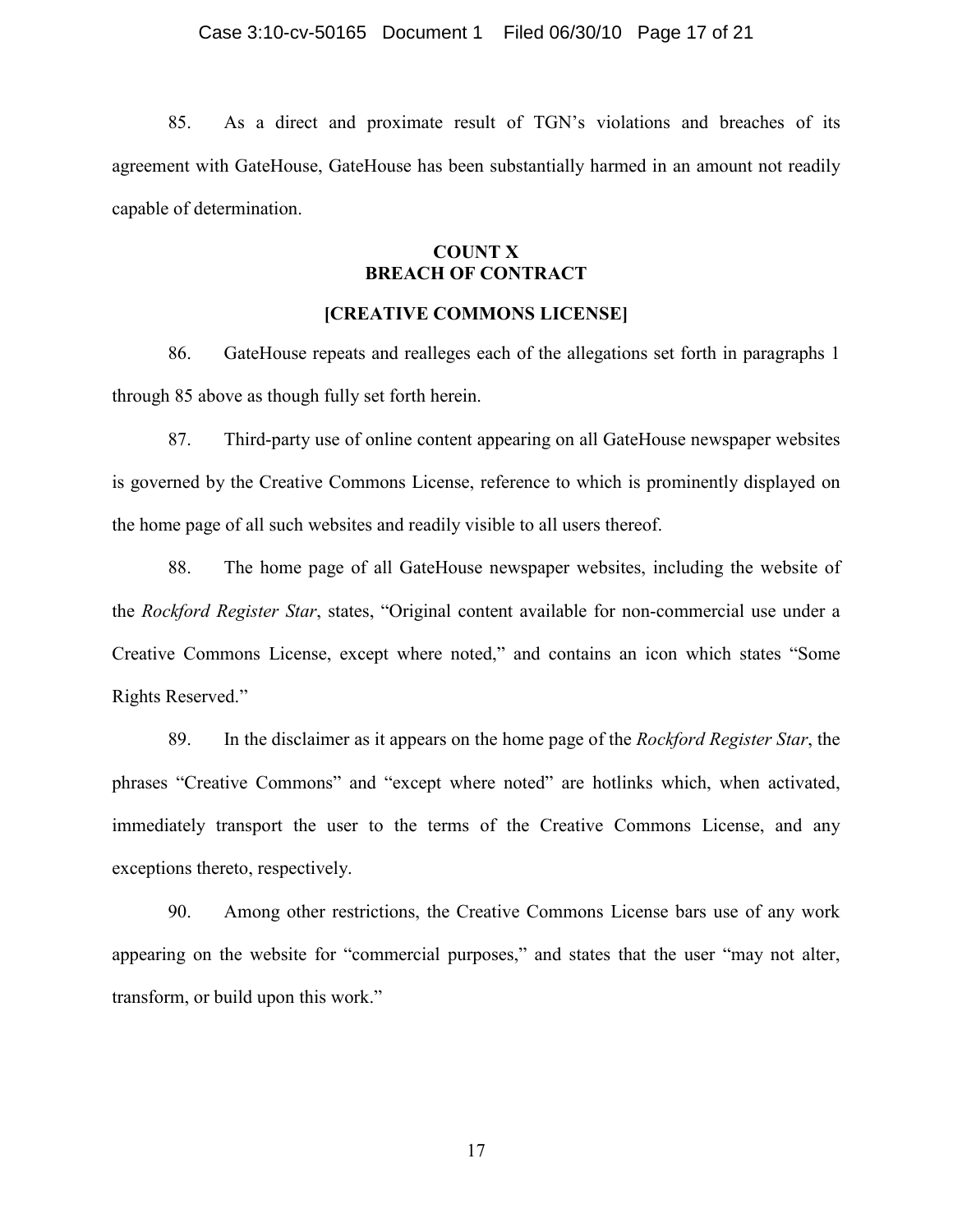## Case 3:10-cv-50165 Document 1 Filed 06/30/10 Page 18 of 21

91. Upon information and belief, at all pertinent times TGN was aware of the posted restrictions on its use of GateHouse's intellectual property obtained from GateHouse's newspaper websites, including but not limited to from www.rrstar.com.

92. TGN's use of GateHouse's intellectual property as described herein qualifies as a prohibited "commercial use" of GateHouse's property.

93. TGN's use of GateHouse's intellectual property as described herein qualifies as a prohibited derivative use of GateHouse's property.

94. TGN's use of GateHouse's intellectual property as described herein qualifies as a violation of the Creative Commons License and has diminished the value of the works so infringed upon.

## **COUNT XI DECLARATORY JUDGMENT**

### **28 U.S.C. § 2201**

95. GateHouse repeats and realleges each of the allegations set forth in paragraphs 1 through 94 above as though fully set forth herein.

96. An actual controversy exists between GateHouse and TGN over, without limitation, whether TGN's actions violate U.S. and state copyright, trademark, deceptive practices and unfair competition law, and whether TGN has breached the Settlement Agreement and Creative Commons License.

97. This court is capable of resolving part or all of the controversy between GateHouse and TGN by declaring the rights and legal relations of the parties.

98. GateHouse hereby requests declaratory relief including and consistent with the request for judgment set forth below.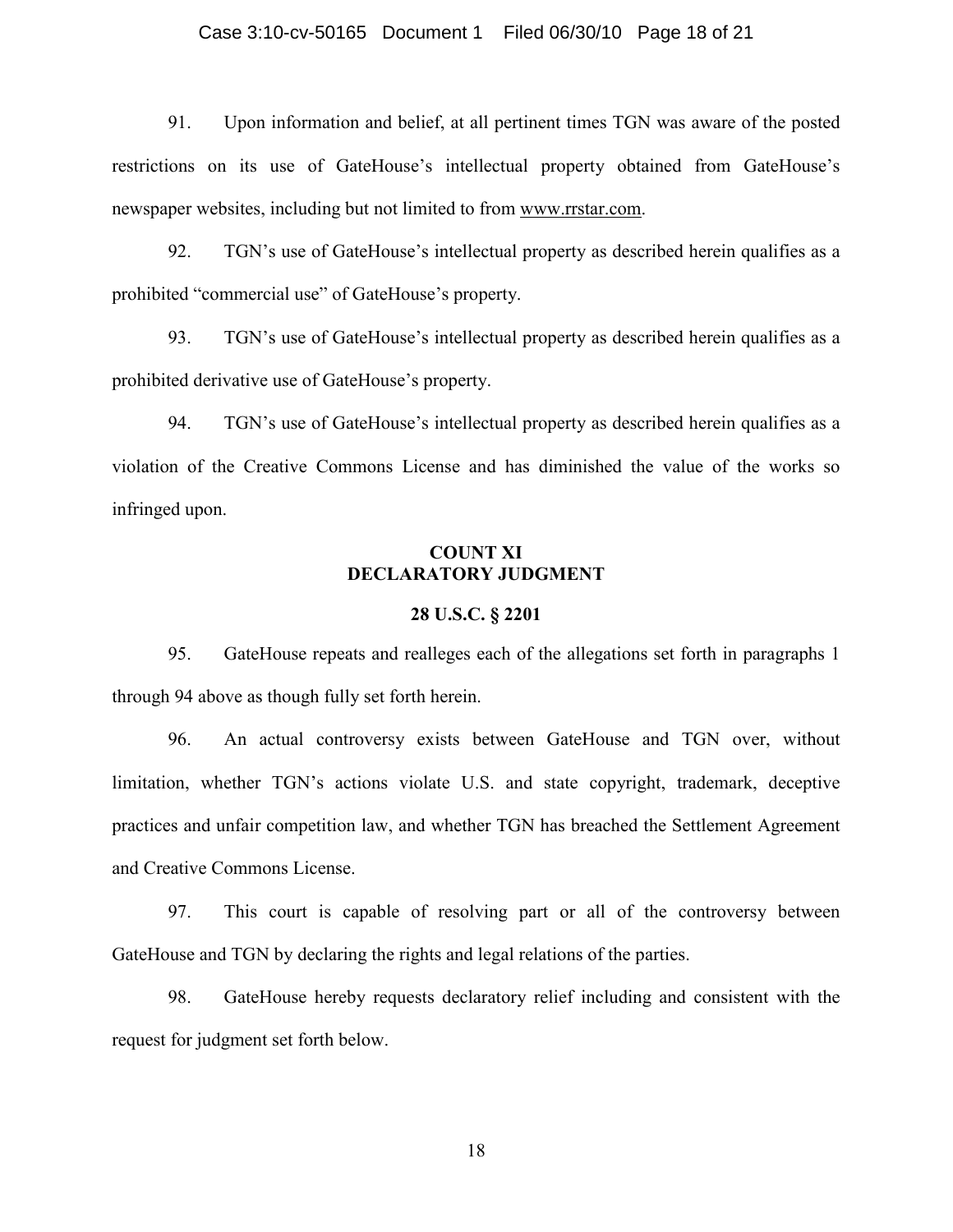#### Case 3:10-cv-50165 Document 1 Filed 06/30/10 Page 19 of 21

**WHEREFORE**, GateHouse respectfully requests this Court to enter judgment in its favor as follows:

A. TGN and its officers, agents, servants, employees, subsidiaries, affiliates, successors and assigns, and all those in active concert or participation, directly or indirectly who receive notice be immediately and permanently enjoined from:

- (i) using, copying, reproducing, reprinting, making derivative works of or displaying any copyrighted material published in any of the GateHouse publications;
- (ii) using, displaying or referring to any of the GateHouse Marks in connection with advertising, promotion, marketing or sale of any goods or services of TGN;
- (iii) doing any other acts or things calculated or likely to cause confusion in the mind of the public or to lead consumers to believe that products or services sold, offered for sale, or distributed by TGN are authorized, sponsored, licensed, endorsed, promoted or condoned by GateHouse or otherwise connected to GateHouse;
- (iv) otherwise competing unfairly with GateHouse in any manner; and
- (v) making false or deceptive statements in its advertising.

B. TGN be required to account to GateHouse for TGN's profits and any damages sustained by GateHouse arising from TGN's acts of copyright infringement and that GateHouse be awarded this amount;

C. GateHouse be awarded statutory damages for willful infringement, pursuant to 17 U.S.C. § 504(c), in an amount of \$l50,000 for each work of GateHouse's found to have been infringed by TGN;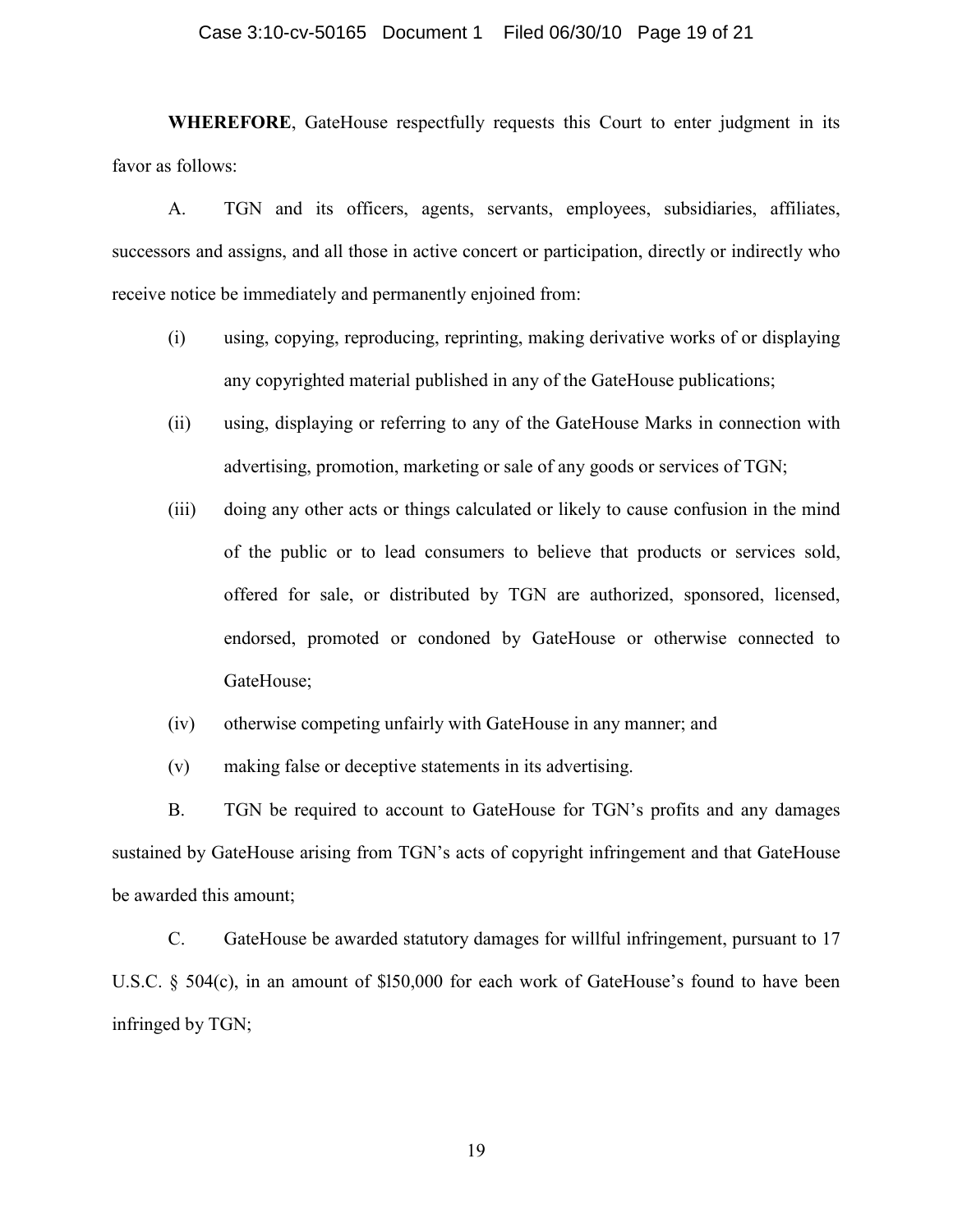## Case 3:10-cv-50165 Document 1 Filed 06/30/10 Page 20 of 21

D. TGN be required to account to GateHouse for TGN's profits and any damages sustained by GateHouse arising from TGN's infringement of the GateHouse Marks, TGN's acts of unfair competition, and TGN's acts of false advertising, and that GateHouse be awarded this amount;

E. TGN be required to account to GateHouse for TGN's profits and any damages sustained by GateHouse arising from TGN's infringement of the registered GateHouse Marks, and that GateHouse be awarded treble this amount;

F. GateHouse be awarded compensatory damages for TGN's breaches of contract in an amount to be determined, together with prejudgment interest thereon;

G. GateHouse be awarded punitive damages in an amount to be determined;

H. GateHouse be awarded its costs and disbursements incurred in connection with this action, including reasonable attorney's fees and investigative expenses; and

I. GateHouse be awarded such other and further relief as the Court deems just and proper.

#### **JURY DEMAND**

GateHouse hereby demands trial by jury in this action.